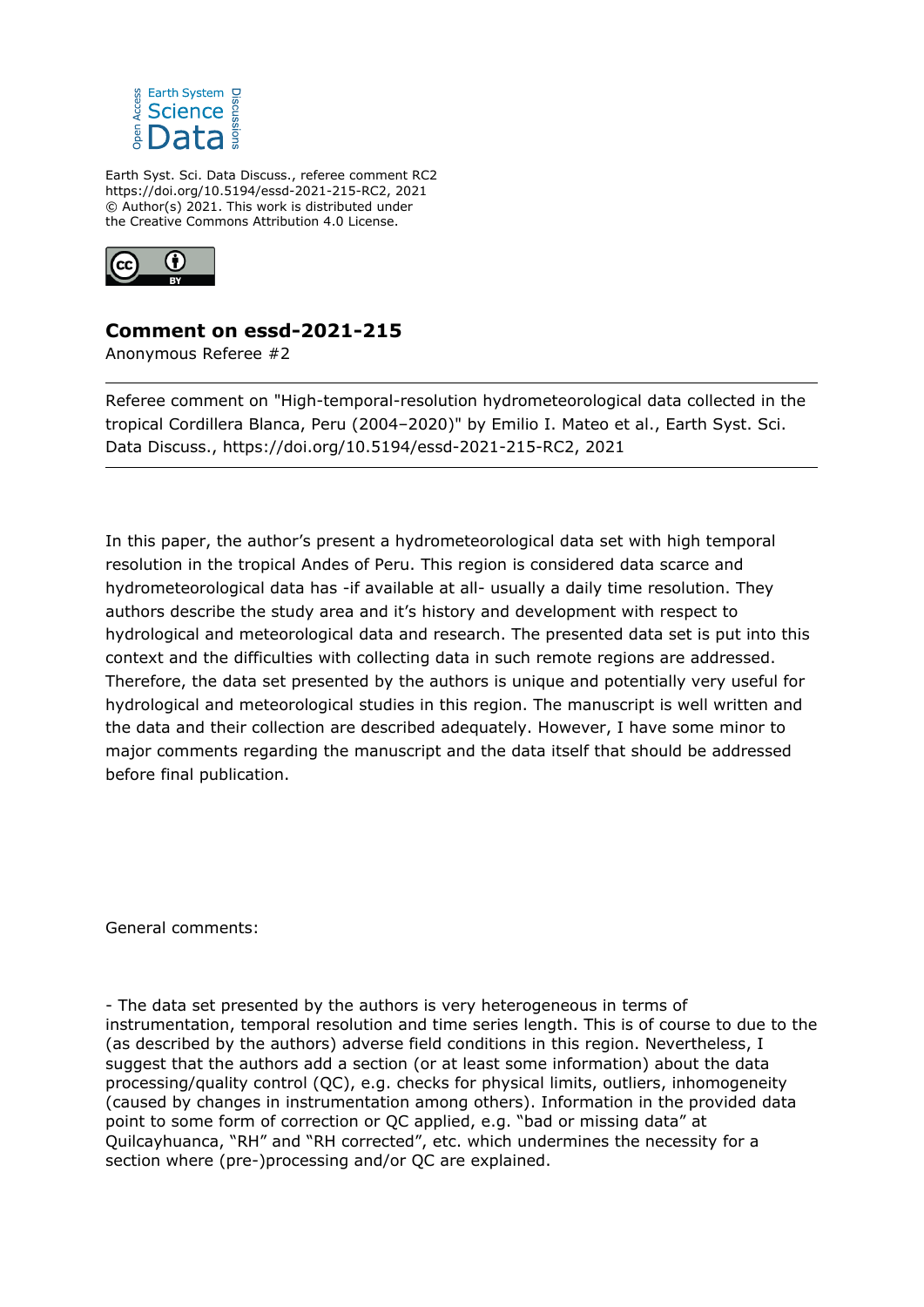- Other data in the region are mentioned in the manuscript, e.g. the gauging station La Balsa (also in Fig. 1), temperature and precipitation data from SENAMHI or the meteorological data from the UNASAM. Since these are not included in the data set presented in this article it would be desirable to provide information where these records can be obtained from.

- Since the covered time period and temporal resolution of these data differ, I suggest that the authors add an overview (figure and/or table) of data availability for each site/sub catchment, data gaps and/or percentage of data missing, temporal resolution, etc.

- An overview of the measured parameters in form of a table (similar to table 2) where these parameters are described with used abbreviations, descriptions, units and type of sampling (Average, Sum, Min, Max, Sample, ….) would be helpful.

- An explanation and discussion about errors and the problems gathering data in this remote area is given, especially with respect to the unshielded Lascar Temperature Loggers. However, this particular section (4.1) appears a bit misplaced under "Data Availability". I suggest that you move this to section 3 where the data are explained (or even to a new section on QC as suggested above)

- Could you comment on and/or discuss changes and validity in the rating curves over time as well as a quantification of uncertainty of these rating curves. Furthermore, a figure showing one or all rating curve(s) would be interesting.

- I assume that the authors have a long experience in field work and data recording and analysis in this region. Therefore, it would be helpful if you could give an estimation/assessment for which kind of research questions the data are suitable (e.g. could these data be used for hydrological modeling?) and what kind of problems might be expected when working with these data in terms of data quality, reliability, etc.

Comments regarding the data set:

- I noticed a diurnal cycle in the discharge data, is this related to water/air temperature changes? Or does this have other reasons?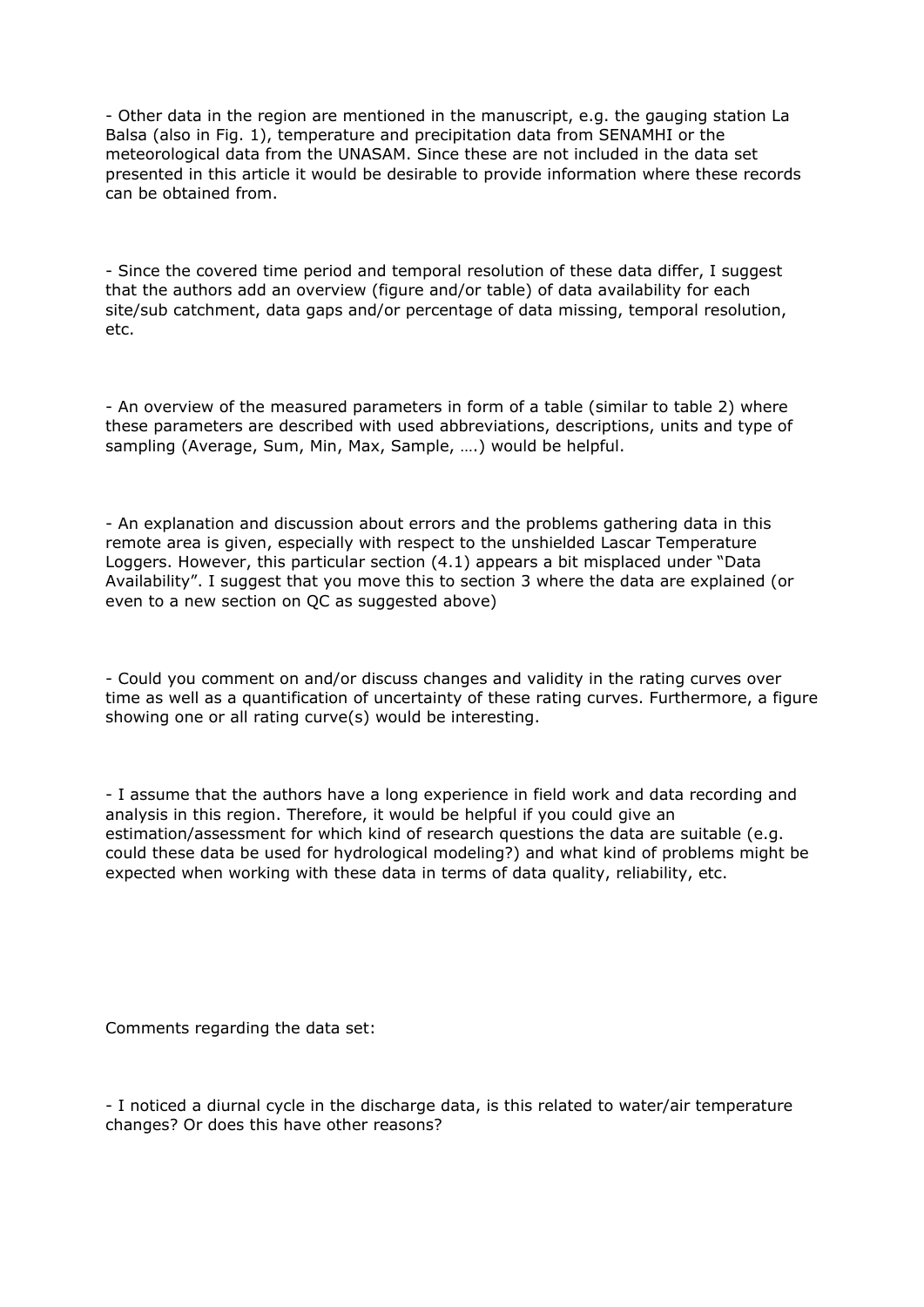- For the sake of clarity, I would suggest that the authors use a consistent naming for the time information and time zone in the data. This is very heterogeneous right now (e.g. "Date Time GMT-05:00", "timestamp", "time", etc.).

- Try to avoid special characters in the data headers and use plain ASCII.

- The location of the stations (Lat/Lon, UTM or similar) should also be provided.

Specific manuscript comments:

Figure 1: It's not coherent to display the gauge at La Balsa with the same symbol as the other gauging stations since this data is provided here.

- l. 211 Isn't it hornfels?

- l. 229 To my knowledge, at least some of the precipitation data from SENAMHI is/was recorded twice a day (7:00 and 19:00). Can you confirm this?

- l. 229 ff. Do you know if this network is still operational? And if so, is there a reason why this is not included in your data set?

- l. 236 ff. More examples for recent meteorological measurements in the region are the meteorological stations from http://agroclim-huaraz.info and the Micro Rain Radar at the UNASAM in Huaraz (https://doi.org/10.3390/rs11242985)

- Table 1 What does "Lascar Error Adjustment" mean or refer to? This is not explained in the manuscript.

- l. 266 ff. and l. 283 ff. Could you provide a comment or discussion as to how these changes in instrumentation influenced the homogeneity of these data (c.f. general comments above)?